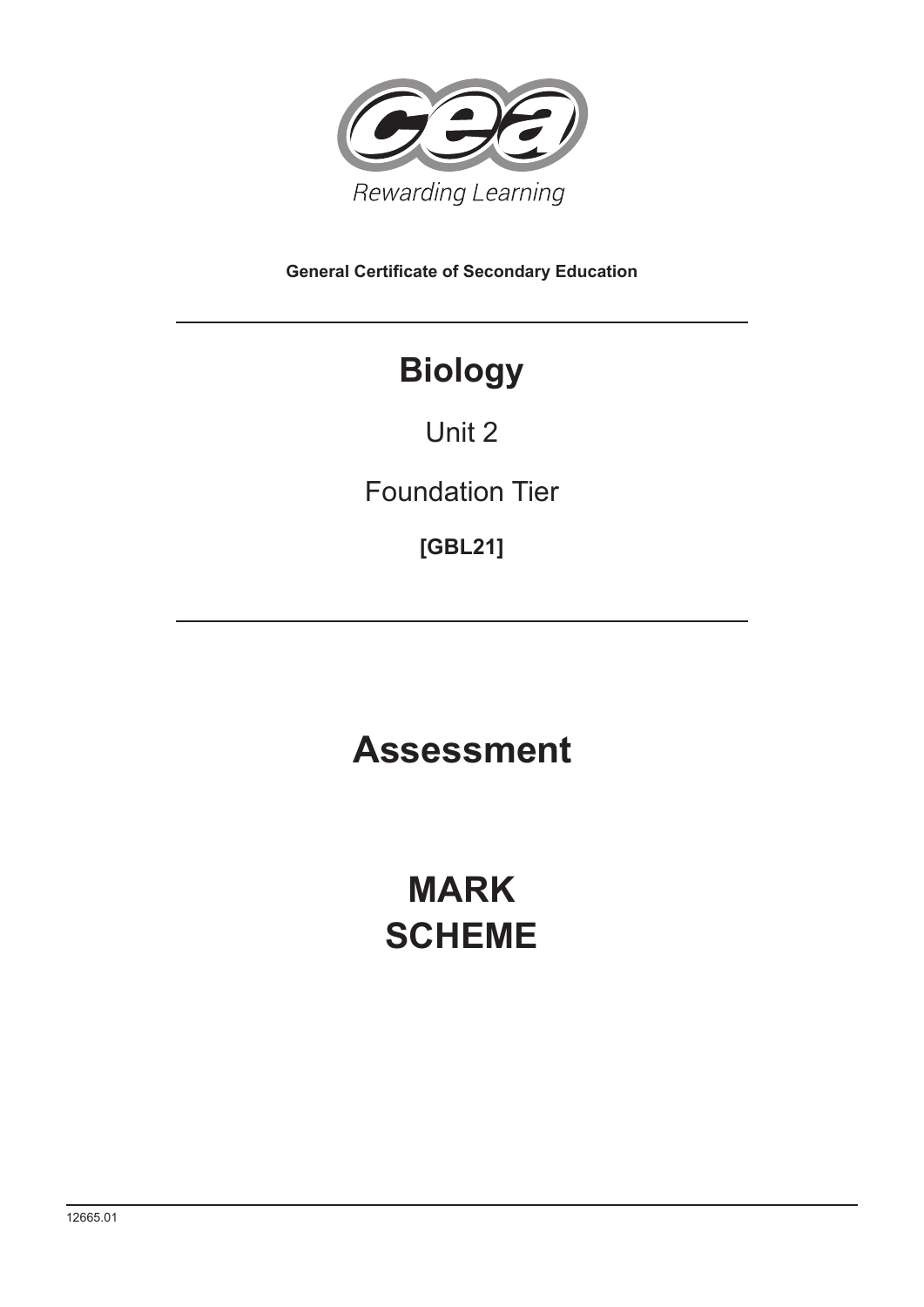The main purpose of the mark scheme is to ensure that each question is marked accurately, consistently and fairly.

Mark schemes are not intended to be totally prescriptive. No mark scheme can cover all the responses which students may produce. In the event of unanticipated answers, teachers and lecturers are expected to use their professional judgement to assess the validity of answers.

## **Mark Scheme Annotation**

- The use of a solidus (/) denotes alternative answers which can be awarded within the same question (or marking point in a question worth more than one mark).
- The use of a semi-colon (;) denotes separate marking points. These are particularly relevant when separating the different marking points in a question worth more than one mark.
- Part of an answer within brackets indicates that this part is not essential to gain credit the bracketed section is usually to set context or for the purpose of completeness.
- Some answers are shown as 'Any **two** from' (or any number between two and six). This means that any two (or other specified number) answers from the bullet-pointed list can be credited in this question or question part.

## **Marking Calculations**

Full marks are normally awarded for the correct answer – irrespective of whether working out has been shown (even when asked to show working out.) The principle of 'error carried forward' (ECF) usually applies in that if a student makes a mistake in the first part of a three-mark, three-stage calculation then the final two marks can be awarded if the second and third stage processes are carried out correctly. The same principle applies to a mistake at any stage in a calculation.

## **Marking QWC question**

See guidance in the mark scheme at the QWC question and also the section in the subject-specific guidance.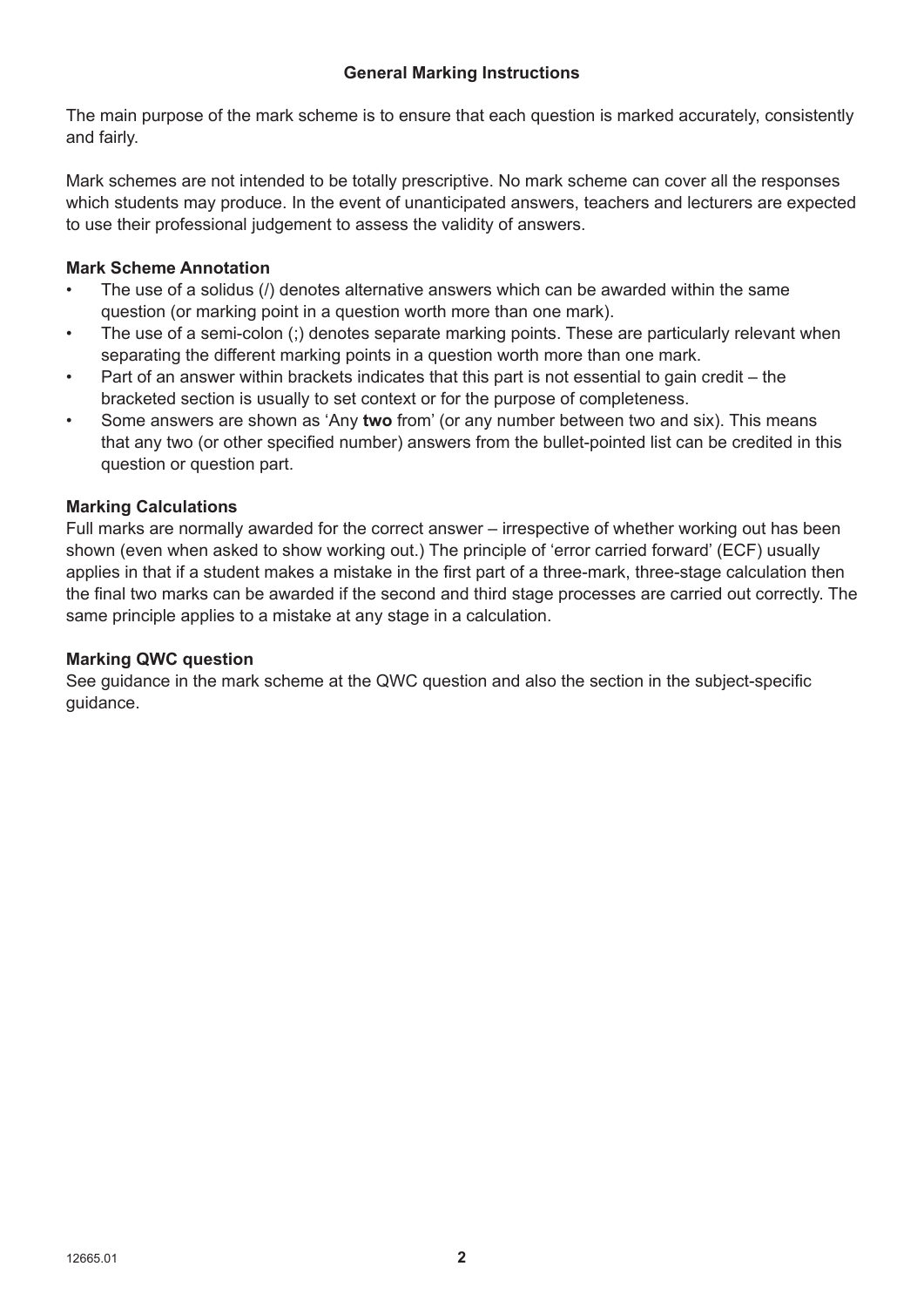| 1            | (a) | Red blood cell;<br>(i)                                                              | $[1]$ | <b>AVAILABLE</b><br><b>MARKS</b> |
|--------------|-----|-------------------------------------------------------------------------------------|-------|----------------------------------|
|              |     | (ii)<br>To transport/carry oxygen/O <sub>2</sub> ;                                  | $[1]$ |                                  |
|              |     | $(b)$ (i)<br>Biconcave (disc);                                                      | $[1]$ |                                  |
|              |     | Increases the surface area;<br>(ii)                                                 | $[1]$ |                                  |
|              | (c) | No nucleus/haemoglobin;<br>more space to carry oxygen/absorb oxygen;                | $[2]$ | 6                                |
| $\mathbf{2}$ | (a) | Oviduct;<br>$\mathsf{A}$<br>Uterus;<br>B<br>C<br>Vagina;                            | $[3]$ |                                  |
|              |     |                                                                                     |       |                                  |
|              |     | (b) Line labelled X drawn to one or both ovaries;                                   | $[1]$ |                                  |
|              | (c) | Oestrogen;                                                                          | $[1]$ | 5                                |
| $\mathbf 3$  |     | (a) Arrow from spongy mesophyll cell;<br>out from air space through stoma;          | $[2]$ |                                  |
|              | (b) | Prevents evaporation of water/water-proof;                                          | $[1]$ |                                  |
|              |     | (c) Support/transport/photosynthesis;                                               | $[2]$ | 5                                |
| 4            | (a) | $A - lungs;$<br>(i)                                                                 |       |                                  |
|              |     | $B - liver;$<br>$C -$ kidney;                                                       | $[3]$ |                                  |
|              |     | Towards the liver/organ B;<br>(ii)                                                  | $[1]$ |                                  |
|              |     | (iii) Line drawn from lungs to the left atrium;                                     | $[1]$ |                                  |
|              |     | (b) Shade right atrium and right ventricle;                                         | $[1]$ | 6                                |
| 5            |     | Step 1: nuclear membrane disappears;<br>$(a)$ (i)<br>Step 2: chromosomes duplicate; | $[2]$ |                                  |
|              |     | 2 chromosomes in each cell; exactly the same as the parent cell;<br>(ii)            | $[2]$ |                                  |
|              | (b) | 4;<br>haploid;                                                                      | $[2]$ | 6                                |
|              |     |                                                                                     |       |                                  |
|              |     |                                                                                     |       |                                  |
|              |     |                                                                                     |       |                                  |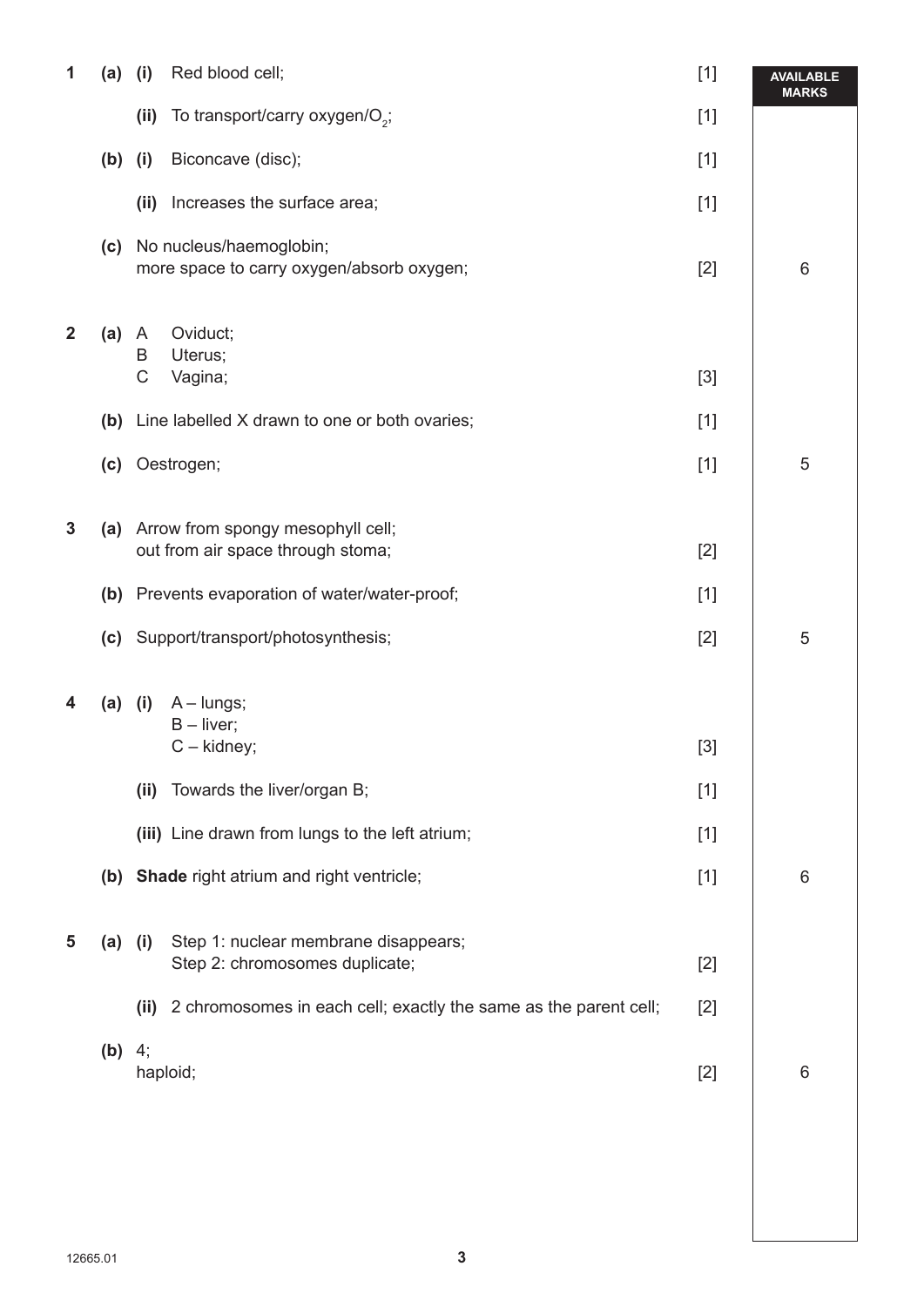| 6 | (a)       | (i)  | Fungus;                                                                                                                                              | $[1]$ | <b>AVAILABLE</b><br><b>MARKS</b> |
|---|-----------|------|------------------------------------------------------------------------------------------------------------------------------------------------------|-------|----------------------------------|
|   |           | (i)  | Antibiotic;                                                                                                                                          | $[1]$ |                                  |
|   | $(b)$ (i) |      | No bacterial colonies growing near Penicillium/fungus;                                                                                               | $[1]$ |                                  |
|   |           | (ii) | Colonies growing further away are bigger/accept converse;                                                                                            | $[1]$ |                                  |
|   |           |      | (iii) Diffusion;                                                                                                                                     | $[1]$ | 5                                |
| 7 | $(a)$ (i) |      | Vaccination; food poisoning; cook food thoroughly;<br>sexual intercourse; fungus;                                                                    | [5]   |                                  |
|   |           | (ii) | Physical barrier/prevents sperm entering female/described;                                                                                           | $[1]$ |                                  |
|   |           |      | (b) Cost to NHS for treatment/care;                                                                                                                  | $[1]$ | $\overline{7}$                   |
| 8 |           |      | (a) Any two from:<br>Skin; mucous membranes; blood clotting;<br>(b) Phagocyte;                                                                       | $[2]$ |                                  |
|   |           |      | the white blood cell engulfs microorganism;<br>the microorganism is digested;                                                                        | $[3]$ |                                  |
|   |           |      | (c) Lymphocyte;<br>produces antibodies;<br>antibodies attach to antigens on microorganisms;<br>causes clumping/reduces spread of the microorganisms; | $[4]$ | 9                                |
|   |           |      |                                                                                                                                                      |       |                                  |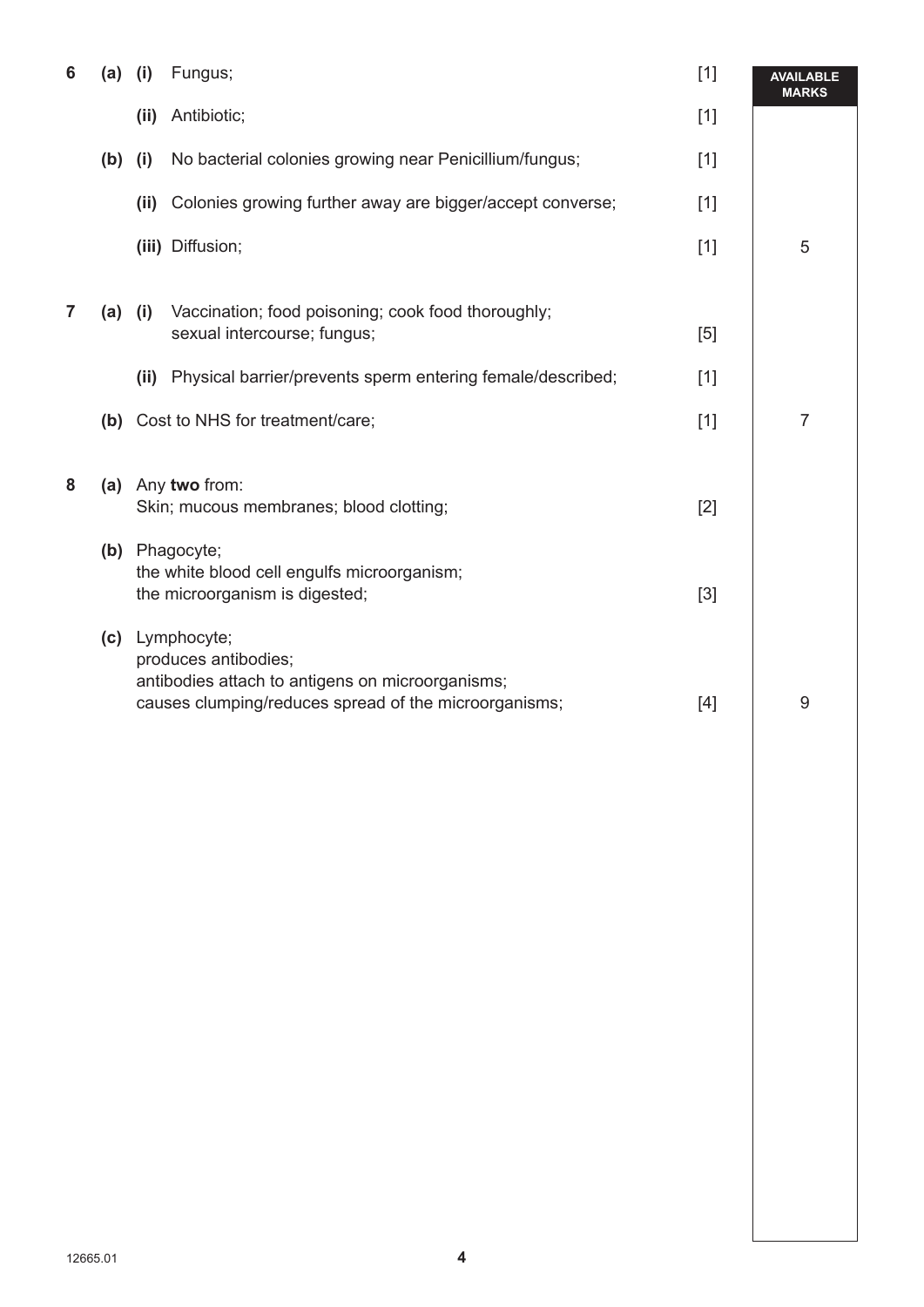| 9 | Student A                             |     |
|---|---------------------------------------|-----|
|   | resting heart rate <b>lowest</b> ;    |     |
|   | 60 vs 70 and 85;                      |     |
|   | lowest heart rate during exercise;    |     |
|   | 110 vs 125 and 145;                   |     |
|   | student A has quickest recovery time; |     |
|   | 18 mins compared to 25 and 30;        | [6] |

**Band** Response Mark A Candidates **must use appropriate, specialist terms** throughout to describe and explain their conclusions **using at least 5 of the points**. They use **good** spelling, punctuation and grammar and the form and style are of a **high** standard. [5]–[6] B Candidates use **some appropriate, specialist terms** throughout to describe and explain their conclusions **using at least 3 of the points**. They use **satisfactory** spelling, punctuation and grammar and the form and style are of a **satisfactory** standard. [3]–[4]  $\overline{C}$ Candidates make **little use of specialist terms** throughout to describe and explain their conclusions **using at least 1 of the points**. The spelling, punctuation and grammar, form and style are of a **limited** standard.  $[1]-[2]$ D Response not worthy of credit.

**(b) (i)** Increased (blood flow); [1]  **(ii)** More oxygen/glucose provided to muscles; for more respiration/energy produced; [2] **(c)** Any **one** from: Sweating; faster breathing rate/deeper breathing; higher body temperature; [1]

**5**

10

**AVAILABLE MARKS**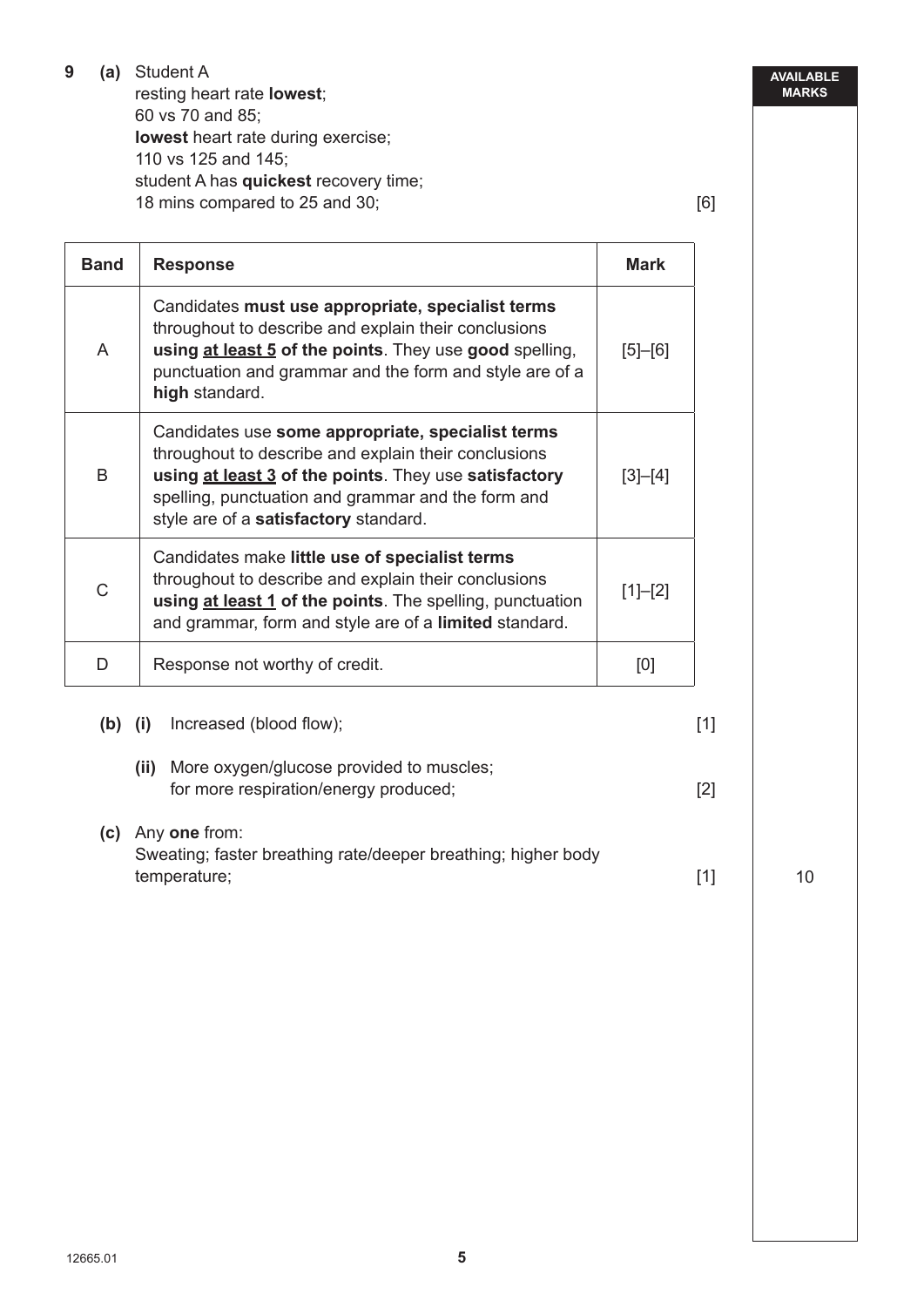| 10 | $(a)$ (i) | Recessive allele (a) in both parental genotypes (gametes) in Punnett<br>square;<br>AA, Aa; |                                                                                                                        |       | <b>AVAILABLE</b><br><b>MARKS</b> |
|----|-----------|--------------------------------------------------------------------------------------------|------------------------------------------------------------------------------------------------------------------------|-------|----------------------------------|
|    |           |                                                                                            | Aa, aa;                                                                                                                | $[3]$ |                                  |
|    |           |                                                                                            | $(ii)$ aa;                                                                                                             | $[1]$ |                                  |
|    |           |                                                                                            | (iii) $\frac{1}{2}$ /50%;                                                                                              | $[1]$ |                                  |
|    | $(b)$ (i) |                                                                                            | Amniocentesis;                                                                                                         | $[1]$ |                                  |
|    |           | (ii)                                                                                       | Avoid harming the baby with syringe;                                                                                   | $[1]$ |                                  |
|    |           |                                                                                            | (iii) Miscarriage;                                                                                                     | $[1]$ | 8                                |
| 11 |           |                                                                                            | (a) $X = \text{testis}$ ;                                                                                              | $[1]$ |                                  |
|    | $(b)$ (i) |                                                                                            | Vasectomy/male sterilisation;                                                                                          | $[1]$ |                                  |
|    |           | (ii)                                                                                       | Any two from:<br>Sperm tube is cut;<br>to prevent sperm entering penis/travelling along sperm duct/entering<br>female; |       |                                  |
|    |           |                                                                                            | prevents fertilisation;                                                                                                | $[2]$ |                                  |
|    |           |                                                                                            | (iii) Reliable/permanent;<br>difficult to reverse;                                                                     | $[2]$ | $\,$ 6 $\,$                      |
| 12 |           |                                                                                            | (a) $7889 - 6346 = 1543$ ;                                                                                             |       |                                  |
|    |           |                                                                                            | $\frac{1543}{6346}$ × 100 = 24.31;                                                                                     |       |                                  |
|    |           | 24.3;                                                                                      |                                                                                                                        | $[3]$ |                                  |
|    |           |                                                                                            | (b) Farmer chooses a cow with a large milk yield;<br>breeds it;                                                        |       |                                  |
|    |           |                                                                                            | repeats over many generations;                                                                                         | $[3]$ |                                  |
|    |           |                                                                                            | (c) Diet/food eaten by cow;                                                                                            | $[1]$ | 7                                |
|    |           |                                                                                            |                                                                                                                        |       |                                  |
|    |           |                                                                                            |                                                                                                                        |       |                                  |
|    |           |                                                                                            |                                                                                                                        |       |                                  |
|    |           |                                                                                            |                                                                                                                        |       |                                  |
|    |           |                                                                                            |                                                                                                                        |       |                                  |